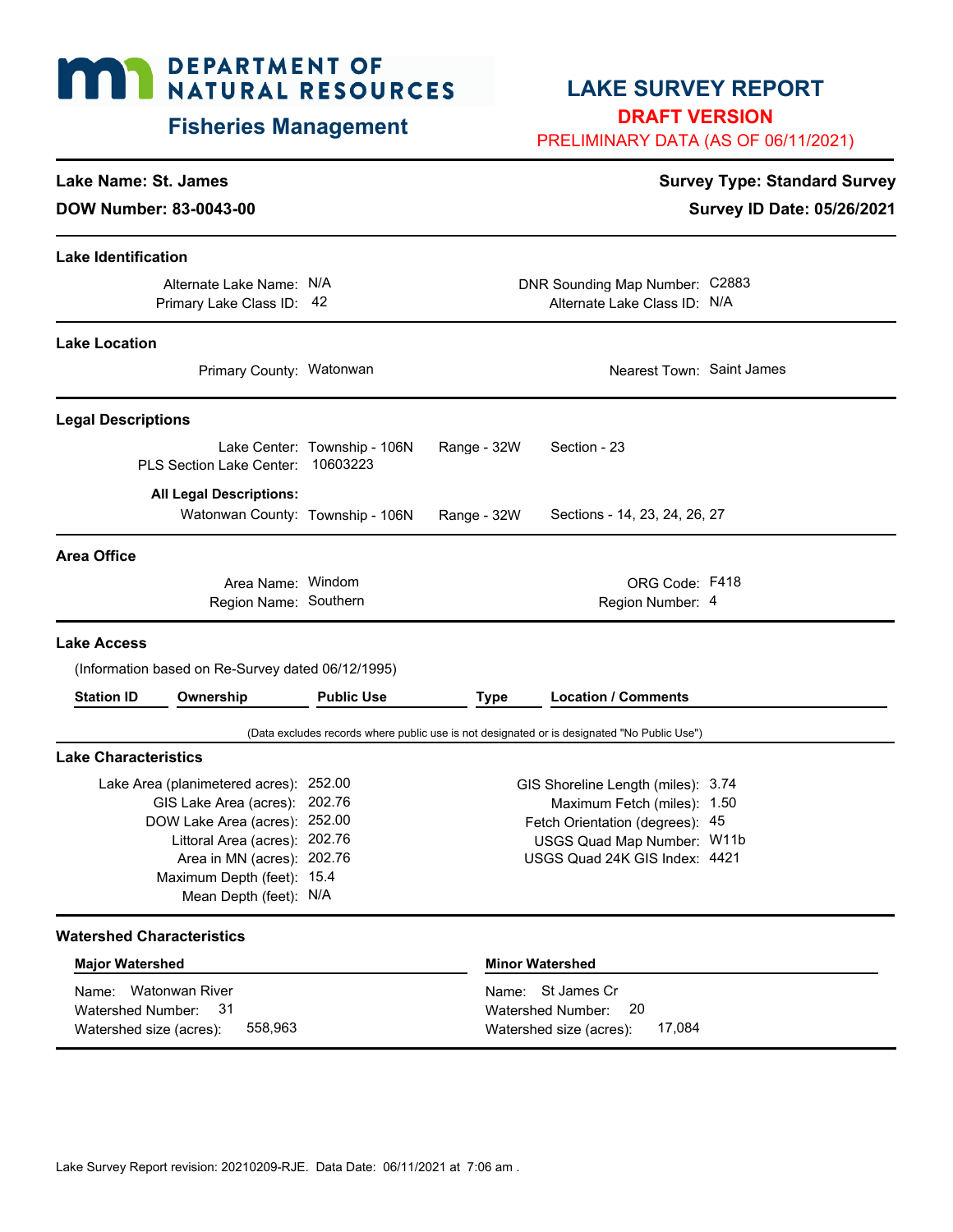# **DRAFT LAKE SURVEY REPORT STANDARD SURVEY DATED 05/26/2021 FOR DOW NUMBER 83-0043-00**

#### **Surveys and Investigations**

| <b>Initial Survey: 06/09/1986.</b>                  |                                                                                                             |
|-----------------------------------------------------|-------------------------------------------------------------------------------------------------------------|
|                                                     | Re-Survey: 06/09/2003, 06/12/1995, 06/10/1991.                                                              |
|                                                     | Population Assessment: 04/11/2011, 07/16/2007, 07/13/2005, 06/14/1999.                                      |
|                                                     | Special Assessment: 08/05/2013, 06/10/2013, 08/08/2011, 06/01/2011, 07/26/2010, 07/19/2010, 06/22/2010,     |
|                                                     | 06/07/2010, 05/26/2010, 03/31/2010, 08/11/2009, 07/13/2009, 06/04/2009, 04/07/2009,                         |
|                                                     | 08/27/2008, 07/28/2008, 06/17/2008, 06/10/2008, 04/21/2008, 05/09/1994, 08/18/1948.                         |
|                                                     | Dissolved Oxygen Check: 02/11/2016, 02/24/2015, 01/03/2014, 12/28/2012, 02/14/2012, 12/29/2010, 01/12/2010. |
| External Management Survey: 06/10/2009, 06/23/2008. |                                                                                                             |
|                                                     | Standard Survey: 05/26/2021, 06/05/2017, 08/03/2015.                                                        |
|                                                     | Targeted Survey: 02/03/2020, 02/19/2019, 01/18/2018, 06/19/2017.                                            |

#### **Current Water Level**

| <b>Station ID</b> | Date       | ∟evel | <b>Reading (feet)</b> | <b>Reading Type</b>         |
|-------------------|------------|-------|-----------------------|-----------------------------|
| GA -              | 06/10/2021 | N/A   | 4.70                  | <b>Direct Gauge Reading</b> |

#### **Benchmark and Gauge Descriptions / Locations**

| <b>Station ID</b> | <b>Location Description</b>                                                  |
|-------------------|------------------------------------------------------------------------------|
| GA - 1            | On box culvert that goes under Co. Rd. 57. (Tiell Dr.) on south end of lake. |

#### **Water Level History - Readings**

| <b>Station ID</b> | <b>Date</b> | Level  | <b>Reading (feet)</b> | <b>Reading Type</b>      |
|-------------------|-------------|--------|-----------------------|--------------------------|
| <b>BM - 1</b>     | 06/08/2017  | High   | 2.10                  | Above or below Benchmark |
|                   | 08/05/2013  | Normal | $-5.40$               | Above or below Benchmark |
|                   | 08/09/2011  | Normal | 3.75                  | Above or below Benchmark |
|                   | 07/31/2008  | N/A    | 9.65                  | Direct Gauge Reading     |
|                   | 07/16/2007  | Low    | -6.20                 | Above or below Benchmark |
| $GA - 1$          | 06/10/2021  | N/A    | 4.70                  | Direct Gauge Reading     |
|                   | 06/08/2017  | High   | 5.25                  | Direct Gauge Reading     |
|                   | 08/03/2015  | Normal | 4.40                  | Direct Gauge Reading     |

#### **Water Level History - Station Summary**

|                   |         | <b>Minimum Level</b> |      | <b>Maximum Level</b> | Range  | Average      | <b>Reading Type</b>                |
|-------------------|---------|----------------------|------|----------------------|--------|--------------|------------------------------------|
| <b>Station ID</b> | Feet    | Date                 | Feet | <b>Date</b>          | (feet) | Level (feet) | (and number of readings)           |
| BM - 1            | $-6.20$ | 07/16/2007           | 3.75 | 08/09/2011           | 9.95   |              | -1.44 Above or below Benchmark (4) |
| <b>BM - 1</b>     | 9.65    | 07/31/2008           | 9.65 | 07/31/2008           | 0.00   |              | 9.65 Direct Gauge Reading (1)      |
| GA - 1            | 4.40    | 08/03/2015           | 5.25 | 06/08/2017           | 0.85   |              | 4.78 Direct Gauge Reading (3)      |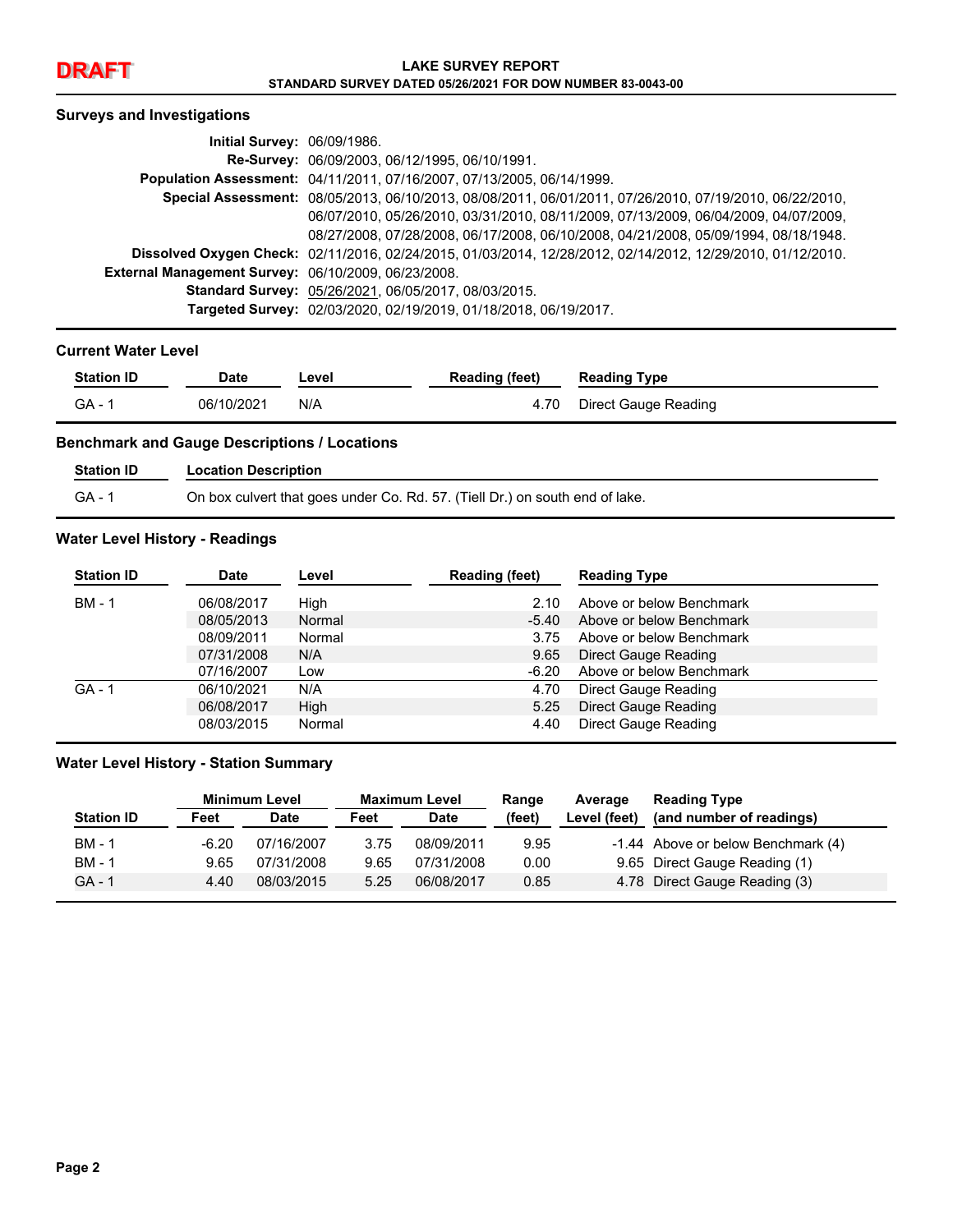## **Dissolved Oxygen and Temperature Profile of Lake Water**

| <b>Station ID</b> | Sampling<br>Date | <b>Bottom Depth</b><br>(Feet) | <b>Sample</b><br>Depth (Feet) | Water<br>Temperature (°F) | <b>Dissolved</b><br>Oxygen (ppm) |
|-------------------|------------------|-------------------------------|-------------------------------|---------------------------|----------------------------------|
| $WQ - 1$          | 06/07/2021       | 13.2                          | Surface                       | 75.6                      | 7.2                              |
|                   |                  |                               | 1.0                           | 75.4                      | 7.1                              |
|                   |                  |                               | 2.0                           | 75.4                      | 7.2                              |
|                   |                  |                               | 3.0                           | 75.2                      | 7.1                              |
|                   |                  |                               | 4.0                           | 75.0                      | 6.8                              |
|                   |                  |                               | 5.0                           | 74.8                      | 6.4                              |
|                   |                  |                               | 6.0                           | 74.8                      | 6.5                              |
|                   |                  |                               | 7.0                           | 74.7                      | 5.9                              |
|                   |                  | 8.0                           | 74.7                          | 6.2                       |                                  |
|                   |                  |                               | 9.0                           | 74.7                      | 6.1                              |
|                   |                  |                               | 10.0                          | 74.3                      | 5.5                              |
|                   |                  |                               | 11.0                          | 73.8                      | 5.1                              |
|                   |                  |                               | 12.0                          | 71.2                      | 3.1                              |
|                   |                  |                               | 13.0                          | 67.6                      | 0.7                              |
|                   |                  |                               |                               |                           |                                  |

#### **Field Measurements of Water Quality**

|                   |                 |               | Secchi       |       |                   |                    |                    |
|-------------------|-----------------|---------------|--------------|-------|-------------------|--------------------|--------------------|
|                   | <b>Sampling</b> | <b>Sample</b> | <b>Depth</b> | Field | <b>Alkalinity</b> |                    |                    |
| <b>Station ID</b> | <b>Date</b>     | Depth (Feet)  | (Feet)       | рH    | (ppm)             | <b>Water Color</b> | <b>Color Cause</b> |
| $WO - 1$          | 06/07/2021      | Surface       | 3.0          | 8.26  |                   | 280 Brown Grn      | Algae              |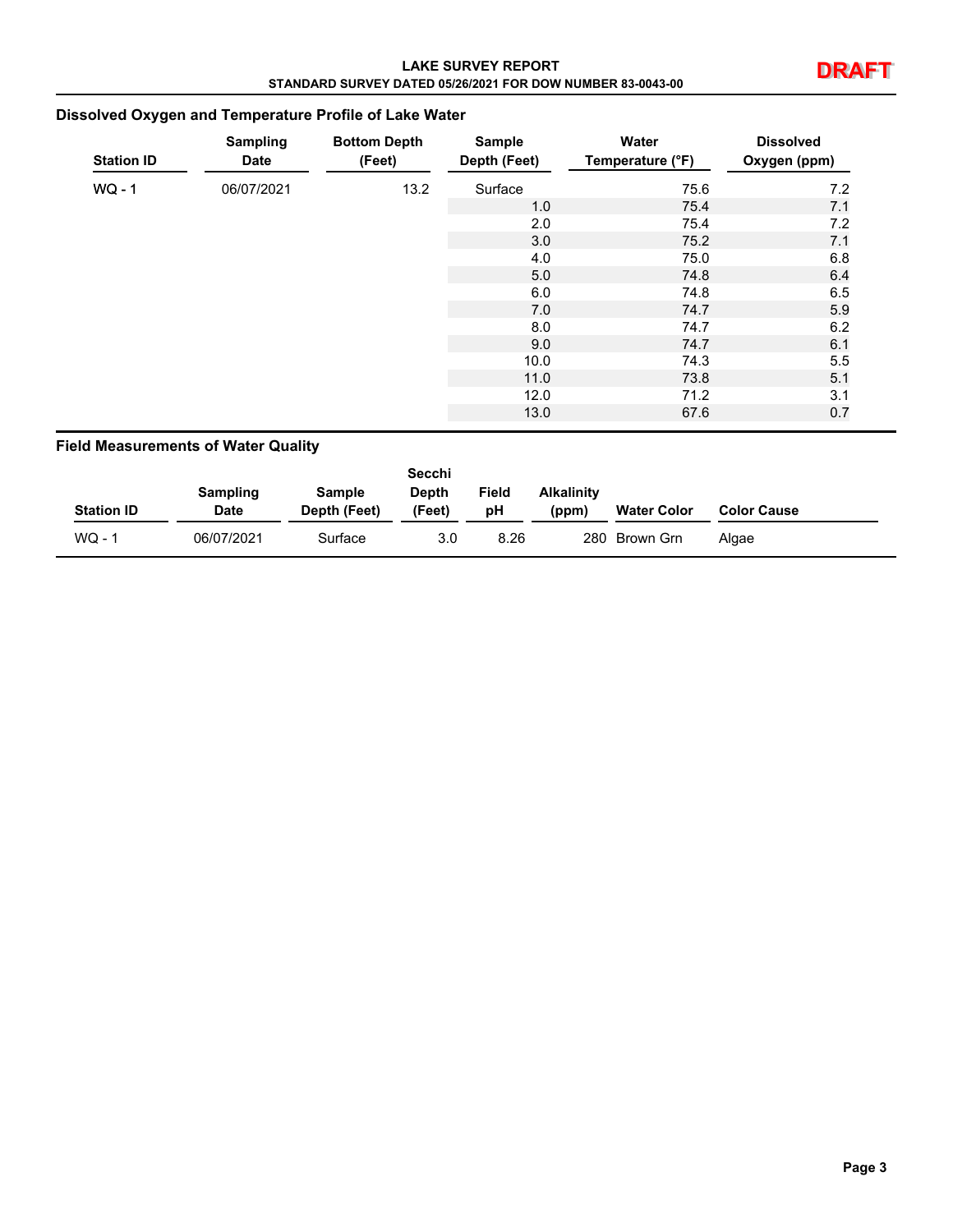## **Net Catch Summary by Numbers for GN**

#### **Standard gill net sets**

| Number of Sets: 2          |  |
|----------------------------|--|
| First Set Date: 06/07/2021 |  |
| Last Lift Date: 06/09/2021 |  |
| Target Species: N/A        |  |

|            |                        |                   |                       |      | Quartiles for Lake Class 42*   |       |
|------------|------------------------|-------------------|-----------------------|------|--------------------------------|-------|
| Abbr       | <b>Species</b>         | <b>Total Fish</b> | <b>Number Per Set</b> | 25%  | 50%                            | 75%   |
| <b>BLB</b> | <b>Black Bullhead</b>  | 44                | 22.00                 | 9.63 | 39.75                          | 91.42 |
| <b>BLC</b> | <b>Black Crappie</b>   | 14                | 7.00                  | 1.50 | 5.50                           | 14.69 |
| <b>BLG</b> | <b>Bluegill</b>        | 44                | 22.00                 | N/A  | N/A                            | N/A   |
| <b>CCF</b> | <b>Channel Catfish</b> |                   | 0.50                  | N/A  | N/A                            | N/A   |
| <b>NOP</b> | Northern Pike          | 25                | 12.50                 | 1.54 | 4.29                           | 7.00  |
| <b>WAE</b> | Walleye                | 7                 | 3.50                  | 1.00 | 2.50                           | 7.33  |
| <b>YEP</b> | <b>Yellow Perch</b>    | 50                | 25.00                 | 3.00 | 8.00                           | 26.50 |
|            |                        | Total Fish/Set:   | 92.50                 |      | * Quartiles for Number Per Set |       |

## **Net Catch Summary by Weight for GN**

#### **Standard gill net sets**

|            |                        | <b>Total Weight</b>    | <b>Pounds</b> | Mean   |      | Quartiles for Lake Class 42* |      |
|------------|------------------------|------------------------|---------------|--------|------|------------------------------|------|
| Abbr       | <b>Species</b>         | (Pounds)               | Per Set       | Weight | 25%  | 50%                          | 75%  |
| <b>BLB</b> | <b>Black Bullhead</b>  | 25.01                  | 12.51         | 0.57   | 0.18 | 0.28                         | 0.49 |
| <b>BLC</b> | <b>Black Crappie</b>   | 2.50                   | 1.25          | 0.18   | 0.12 | 0.18                         | 0.29 |
| <b>BLG</b> | Bluegill               | 7.17                   | 3.59          | 0.16   | N/A  | N/A                          | N/A  |
| <b>CCF</b> | <b>Channel Catfish</b> | 2.54                   | 1.27          | 2.54   | N/A  | N/A                          | N/A  |
| <b>NOP</b> | Northern Pike          | 91.06                  | 45.53         | 3.64   | 1.49 | 2.17                         | 3.40 |
| <b>WAE</b> | Walleye                | 15.14                  | 7.57          | 2.16   | 0.95 | 1.58                         | 2.80 |
| <b>YEP</b> | <b>Yellow Perch</b>    | 5.50                   | 2.75          | 0.11   | 0.14 | 0.20                         | 0.28 |
|            |                        | Total Pounds Fish/Set: | 74.46         |        |      | * Quartiles for Mean Weight  |      |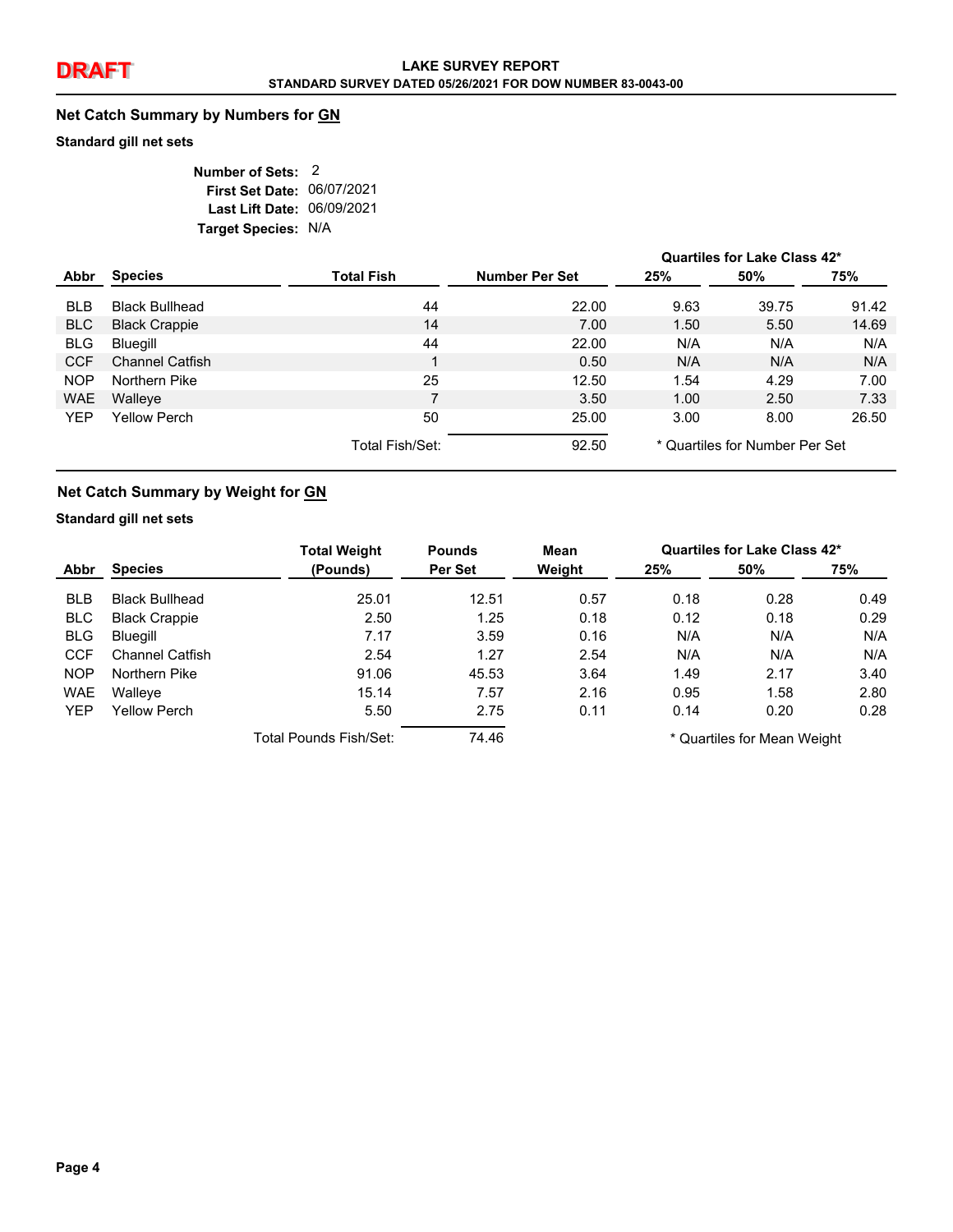#### **Net Catch Summary by Numbers for TN**

#### **Standard 3/4-in mesh, double frame trap net sets**

| Number of Sets: 9          |  |
|----------------------------|--|
| First Set Date: 06/07/2021 |  |
| Last Lift Date: 06/10/2021 |  |
| Target Species: N/A        |  |

|            |                       |                   |                       | Quartiles for Lake Class 42*   |       |       |
|------------|-----------------------|-------------------|-----------------------|--------------------------------|-------|-------|
| Abbr       | <b>Species</b>        | <b>Total Fish</b> | <b>Number Per Set</b> | 25%                            | 50%   | 75%   |
| <b>BLB</b> | <b>Black Bullhead</b> | 144               | 16.00                 | 2.20                           | 17.30 | 60.46 |
| <b>BLC</b> | <b>Black Crappie</b>  | 8                 | 0.89                  | 2.36                           | 5.60  | 15.10 |
| <b>BLG</b> | <b>Bluegill</b>       | 757               | 84.11                 | 1.88                           | 10.80 | 29.50 |
| <b>GSF</b> | Green Sunfish         |                   | 0.11                  | 0.20                           | 0.40  | 2.00  |
| <b>LMB</b> | Largemouth Bass       |                   | 0.11                  | 0.25                           | 0.60  | 1.20  |
| <b>NOP</b> | Northern Pike         | 4                 | 0.44                  | N/A                            | N/A   | N/A   |
| <b>WAE</b> | Walleye               | 7                 | 0.78                  | 0.40                           | 0.86  | 1.94  |
| <b>YEP</b> | <b>Yellow Perch</b>   | 6                 | 0.67                  | 0.48                           | 1.29  | 3.45  |
|            |                       | Total Fish/Set:   | 103.11                | * Quartiles for Number Per Set |       |       |

#### **Net Catch Summary by Weight for TN**

#### **Standard 3/4-in mesh, double frame trap net sets**

|            |                       | <b>Total Weight</b>    | <b>Pounds</b> | Mean   | Quartiles for Lake Class 42* |                             |      |
|------------|-----------------------|------------------------|---------------|--------|------------------------------|-----------------------------|------|
| Abbr       | <b>Species</b>        | (Pounds)               | Per Set       | Weight | 25%                          | 50%                         | 75%  |
| <b>BLB</b> | <b>Black Bullhead</b> | 90.07                  | 10.01         | 0.63   | 0.19                         | 0.30                        | 0.50 |
| <b>BLC</b> | <b>Black Crappie</b>  | 1.85                   | 0.21          | 0.23   | 0.17                         | 0.25                        | 0.36 |
| <b>BLG</b> | Bluegill              | 148.89                 | 16.54         | 0.20   | 0.15                         | 0.20                        | 0.30 |
| <b>GSF</b> | Green Sunfish         | 0.26                   | 0.03          | 0.26   | 0.09                         | 0.10                        | 0.19 |
| <b>LMB</b> | Largemouth Bass       | 1.13                   | 0.13          | 1.13   | 0.37                         | 0.61                        | 1.20 |
| <b>NOP</b> | Northern Pike         | 9.41                   | 1.05          | 2.35   | N/A                          | N/A                         | N/A  |
| <b>WAE</b> | Walleye               | 18.05                  | 2.01          | 2.58   | 0.59                         | 1.53                        | 2.56 |
| <b>YEP</b> | <b>Yellow Perch</b>   | 0.81                   | 0.09          | 0.14   | 0.10                         | 0.17                        | 0.27 |
|            |                       | Total Pounds Fish/Set: | 30.05         |        |                              | * Quartiles for Mean Weight |      |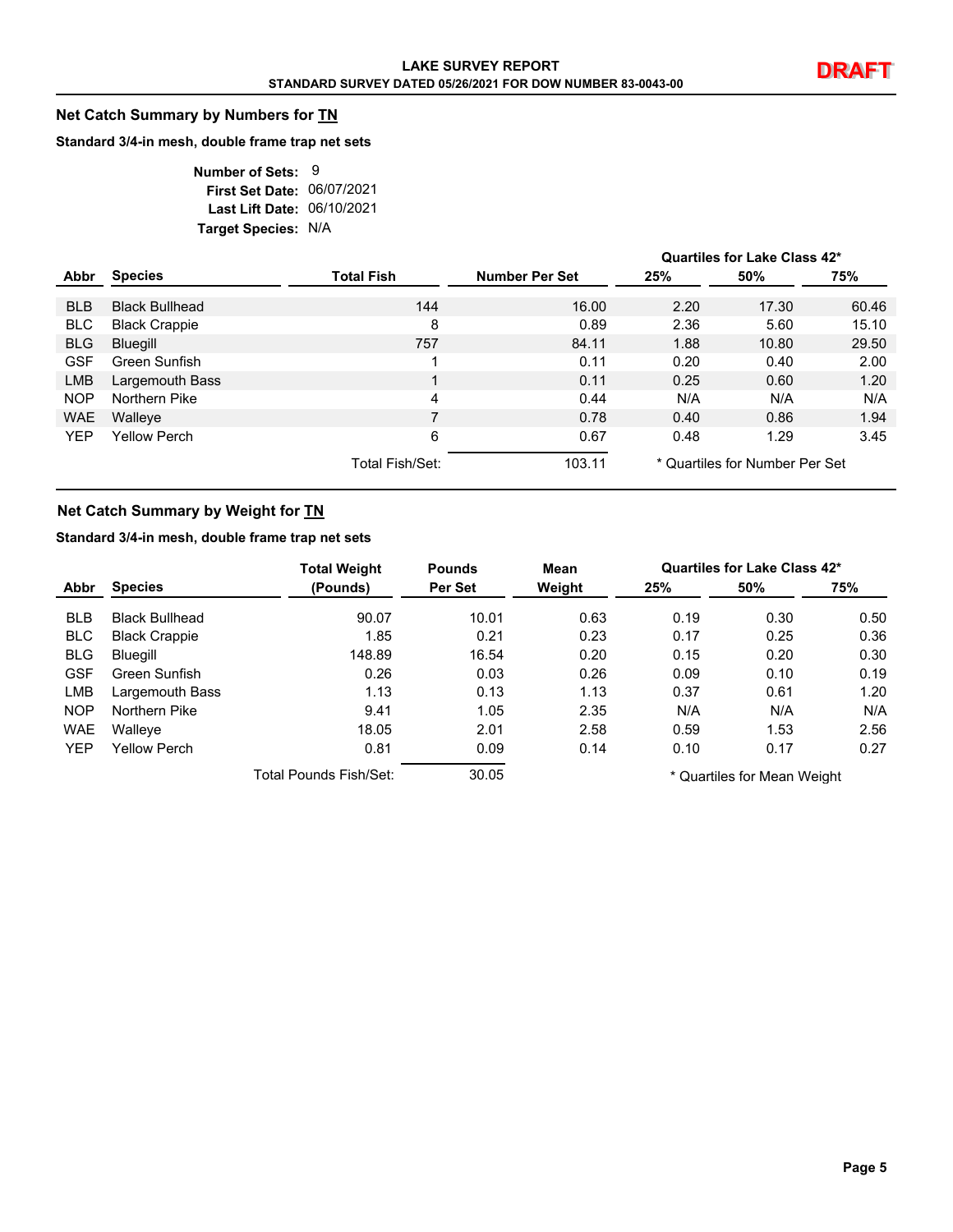#### **Electrofishing Catch Summary for EF**

#### **Standard electrofishing**

**Total run-time for all stations:** 01:00:00 **Total on-time for all stations:** 01:00:00 **First Sampling Date:** 05/26/2021 **Last Sampling Date:** 05/26/2021 **Target Species:** N/A **Daylight Sampling:** Yes

|      |                 |               | <b>Summary By Numbers</b> |         | <b>Summary By Weight (pounds)</b> |                 |         |        |  |
|------|-----------------|---------------|---------------------------|---------|-----------------------------------|-----------------|---------|--------|--|
|      |                 | Total         | Number per Hour           |         | Total                             | Lbs per Hour    |         | Mean   |  |
| Abbr | <b>Species</b>  | <b>Number</b> | <b>Run-Time</b>           | On-Time | Weiaht                            | <b>Run-Time</b> | On-Time | Weight |  |
| CAP  | Common Carp     |               | 3.00                      | 3.00    | 0.00                              | 0.00            | 0.00    | 0.00   |  |
| MB-  | Largemouth Bass | 24            | 24.00                     | 24.00   | 35.12                             | 35.12           | 35.12   | 1.46   |  |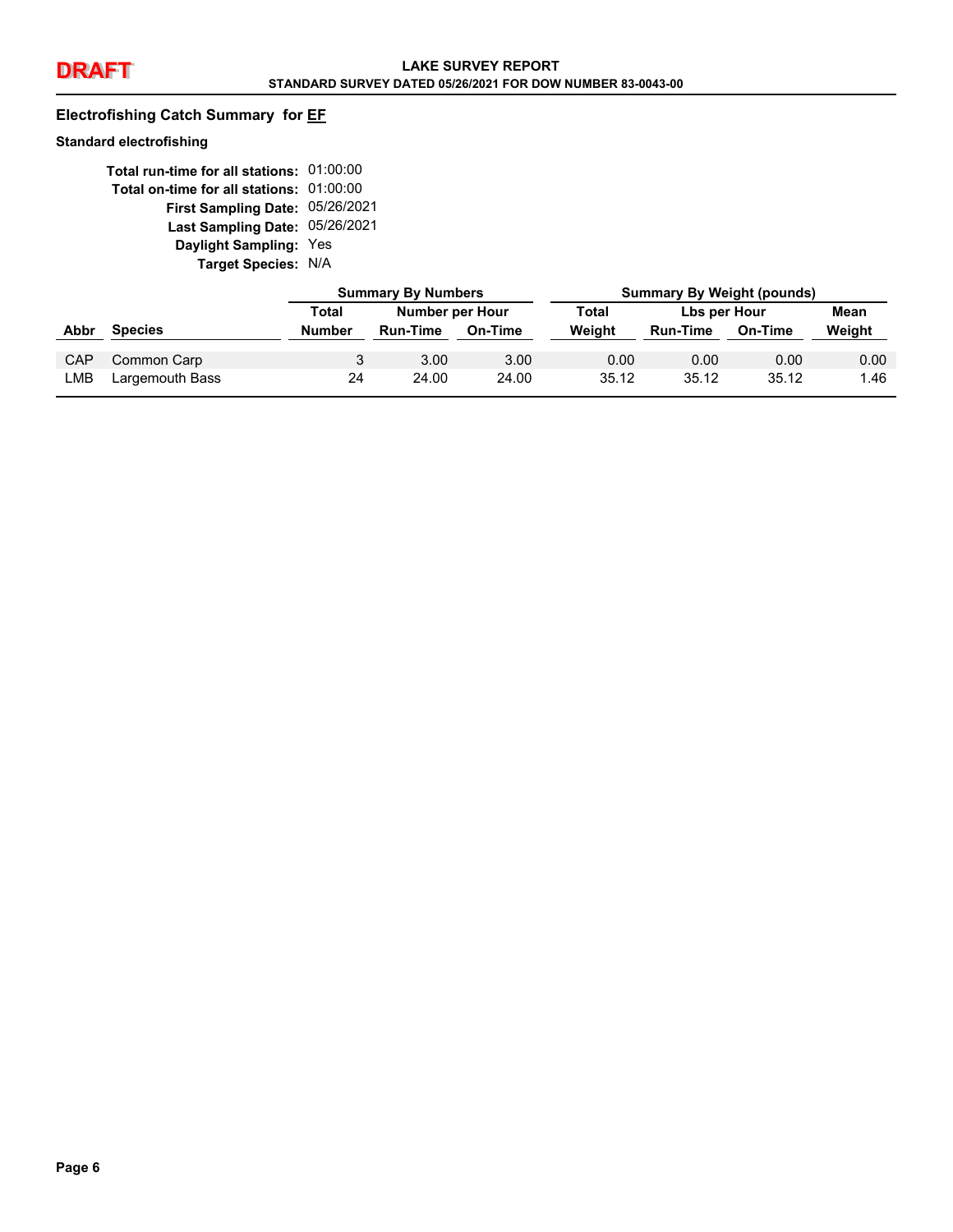#### **Length Frequency Distribution for GN**

#### **Standard gill net sets**

(Field work conducted between 06/07/2021 and 06/09/2021)

|                | <b>BLB</b>                   | <b>BLC</b>     | <b>BLG</b>     | <u>CCF</u>     | <b>NOP</b> | <b>WAE</b>               | YEP                     |
|----------------|------------------------------|----------------|----------------|----------------|------------|--------------------------|-------------------------|
| < 3.00         |                              |                |                |                |            |                          |                         |
| $3.00 - 3.49$  |                              | ۰              | ٠              |                |            |                          |                         |
| $3.50 - 3.99$  |                              |                |                |                |            |                          |                         |
| 4.00 - 4.49    |                              |                |                |                |            |                          |                         |
| $4.50 - 4.99$  |                              |                |                |                |            |                          |                         |
| $5.00 - 5.49$  |                              |                | 2              |                |            |                          |                         |
| $5.50 - 5.99$  |                              | -              | 17             |                |            |                          | 14                      |
| 6.00 - 6.49    |                              | -              | 17             | $\overline{a}$ | ٠          | $\overline{\phantom{a}}$ | 20                      |
| 6.50 - 6.99    |                              | 4              | 5              |                |            |                          | 9                       |
| $7.00 - 7.49$  |                              | 6              | 2              |                |            |                          | $\overline{c}$          |
| $7.50 - 7.99$  |                              | 4              | 1              |                |            |                          | $\overline{2}$          |
| $8.00 - 8.49$  |                              | L,             |                |                |            |                          | 3                       |
| $8.50 - 8.99$  | $\qquad \qquad \blacksquare$ | ٠              | ۰              |                |            | 1                        |                         |
| $9.00 - 9.49$  | 3                            |                |                |                |            |                          |                         |
| $9.50 - 9.99$  | 10                           |                |                |                |            |                          |                         |
| 10.00 - 10.49  | 22                           |                | $\overline{a}$ |                |            | 1                        |                         |
| 10.50 - 10.99  | 9                            |                |                |                |            | 1                        |                         |
| 11.00 - 11.49  | -                            | $\overline{a}$ | $\overline{a}$ |                |            |                          |                         |
| 11.50 - 11.99  |                              |                |                |                |            |                          |                         |
| 12.00 - 12.99  |                              |                |                |                |            | 1                        |                         |
| 13.00 - 13.99  |                              |                | $\overline{a}$ |                |            |                          |                         |
| 14.00 - 14.99  |                              |                |                |                |            |                          |                         |
| 15.00 - 15.99  |                              | $\overline{a}$ | ۰              |                |            |                          |                         |
| 16.00 - 16.99  |                              |                |                |                |            |                          |                         |
| 17.00 - 17.99  |                              |                |                |                |            |                          |                         |
| 18.00 - 18.99  |                              |                | $\overline{a}$ |                |            |                          |                         |
| 19.00 - 19.99  |                              |                | $\overline{a}$ | 1              |            |                          |                         |
| 20.00 - 20.99  |                              | $\overline{a}$ | $\overline{a}$ |                | 1          | 1                        |                         |
| 21.00 - 21.99  |                              |                |                |                | 1          |                          |                         |
| 22.00 - 22.99  |                              |                |                |                | 3          | 1                        |                         |
| 23.00 - 23.99  |                              |                | $\overline{a}$ |                | 4          |                          |                         |
| 24.00 - 24.99  |                              |                |                |                | 5          |                          |                         |
| 25.00 - 25.99  |                              | -              | $\overline{a}$ |                | 3          |                          |                         |
| 26.00 - 26.99  |                              |                |                |                | 5          | 1                        |                         |
| 27.00 - 27.99  |                              |                |                |                | 1          |                          |                         |
| 28.00 - 28.99  |                              |                | $\overline{a}$ |                | 1          |                          |                         |
| 29.00 - 29.99  |                              |                |                |                |            |                          |                         |
| 30.00 - 30.99  |                              |                |                |                | 1          |                          |                         |
| 31.00 - 31.99  |                              |                |                |                |            |                          |                         |
| 32.00 - 32.99  |                              |                |                |                |            |                          |                         |
| 33.00 - 33.99  |                              |                |                |                |            |                          |                         |
| 34.00 - 34.99  |                              |                |                |                |            |                          |                         |
| 35.00 - 35.99  |                              |                |                |                |            |                          |                         |
| $=$ > 36.00    |                              |                |                |                |            |                          |                         |
|                |                              |                |                |                |            |                          |                         |
|                | <b>BLB</b>                   | <b>BLC</b>     | <b>BLG</b>     | <u>CCF</u>     | <b>NOP</b> | <b>WAE</b>               | YEP                     |
| Total          | 44                           | 14             | 44             | 1              | 25         | 7                        | 50                      |
| Min. Length    | 9.25                         | 6.54           | 5.31           | 19.09          | 20.28      | 8.98                     | 5.51                    |
| Max. Length    | 10.87                        | 7.87           | 7.80           | 19.09          | 30.51      | 26.65                    | 8.27                    |
| Mean Length    | 10.14                        | 7.26           | 6.13           | 19.09          | 24.84      | 16.05                    | 6.43                    |
| # Measured     | 44                           | 14             | 44             | 1              | 25         | 7                        | 48                      |
| No Lengths for | 0                            | 0              | 0              | 0              | 0          | 0                        | $\overline{\mathbf{c}}$ |

**Note:** Unless all fish were measured in the catch, totals shown for some length-frequency distributions may differ from the total number of fish in the catch, due to rounding of fractions used in the estimation of length frequency from a subsample of measured fish.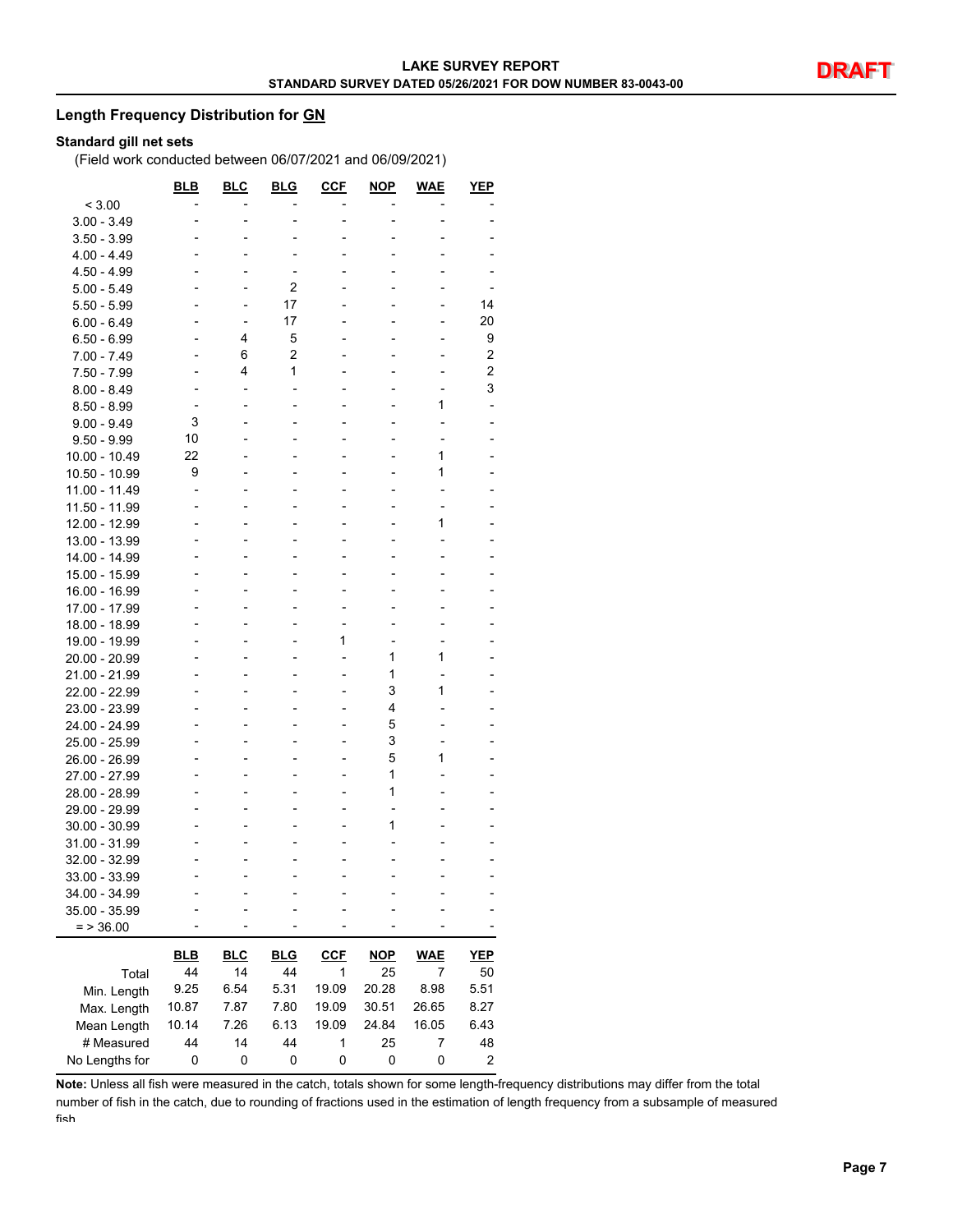#### **Length Frequency Distribution for TN**

#### **Standard 3/4-in mesh, double frame trap net sets**

(Field work conducted between 06/07/2021 and 06/10/2021)

|                                | <b>BLB</b> | <b>BLC</b>               | <b>BLG</b>     | <b>GSF</b>     | LMB        | <b>NOP</b>     | <b>WAE</b>     | <b>YEP</b> |
|--------------------------------|------------|--------------------------|----------------|----------------|------------|----------------|----------------|------------|
| < 3.00                         |            |                          |                |                |            |                |                |            |
| $3.00 - 3.49$                  |            |                          |                |                |            |                |                |            |
| $3.50 - 3.99$                  |            | $\overline{a}$           |                |                |            | -              |                |            |
| $4.00 - 4.49$                  |            | 1                        |                |                |            |                |                |            |
| $4.50 - 4.99$                  |            | -                        | 15             |                |            |                |                |            |
| $5.00 - 5.49$                  |            | $\overline{\phantom{0}}$ | 62             |                |            |                |                |            |
| $5.50 - 5.99$                  |            | ÷,                       | 199            | $\overline{a}$ |            |                |                |            |
| $6.00 - 6.49$                  |            | $\overline{\phantom{a}}$ | 156            | ÷,             |            | $\overline{a}$ | L,             | 2          |
| $6.50 - 6.99$                  |            | $\overline{\phantom{m}}$ | 160            | 1              |            | $\overline{a}$ |                | 1          |
| $7.00 - 7.49$                  |            | 2                        | 128            | -              |            | -              |                | 1          |
| $7.50 - 7.99$                  |            | 3                        | 33             |                |            |                |                | 1          |
| $8.00 - 8.49$                  |            | 1                        | 4              |                |            |                |                |            |
| $8.50 - 8.99$                  |            | ٠                        |                |                |            | -              |                |            |
| $9.00 - 9.49$                  | 3          | 1                        |                |                |            |                |                |            |
| $9.50 - 9.99$                  | 21         | -                        |                |                |            |                |                |            |
| 10.00 - 10.49                  | 58         | $\overline{a}$           |                |                |            |                |                |            |
| 10.50 - 10.99                  | 44         | $\overline{a}$           |                |                |            |                |                |            |
| 11.00 - 11.49                  | 17         | $\overline{a}$           | $\overline{a}$ | -              |            | $\overline{a}$ |                |            |
| 11.50 - 11.99                  | -          | -                        |                |                |            |                |                |            |
| 12.00 - 12.99                  | -          | -                        |                |                |            | ٠              |                |            |
| 13.00 - 13.99                  |            |                          |                |                | 1          |                |                |            |
| 14.00 - 14.99                  |            |                          |                |                |            |                |                |            |
| 15.00 - 15.99                  |            | $\overline{a}$           |                | -              |            | ٠              |                |            |
| 16.00 - 16.99                  |            |                          |                |                |            | 1              |                |            |
| 17.00 - 17.99                  |            | -                        |                |                |            | -              | 1              |            |
| 18.00 - 18.99                  |            |                          |                |                |            | -              |                |            |
| 19.00 - 19.99                  |            |                          |                |                |            | $\overline{a}$ | 2              |            |
| 20.00 - 20.99                  |            | $\overline{a}$           | $\overline{a}$ | -              |            | $\overline{a}$ | 2              |            |
| 21.00 - 21.99                  |            | -                        |                |                |            | $\overline{a}$ | 1              |            |
| 22.00 - 22.99                  |            | -                        |                |                |            | -              | 1              |            |
| 23.00 - 23.99                  |            |                          |                |                |            |                |                |            |
|                                |            |                          |                |                |            | $\overline{a}$ |                |            |
| 24.00 - 24.99<br>25.00 - 25.99 |            | $\overline{a}$           |                | -              |            | 2              |                |            |
|                                |            |                          |                |                |            | $\overline{a}$ |                |            |
| 26.00 - 26.99                  |            |                          |                |                |            | -              |                |            |
| 27.00 - 27.99                  |            |                          |                |                |            |                |                |            |
| 28.00 - 28.99                  |            |                          |                |                |            |                |                |            |
| 29.00 - 29.99                  |            |                          |                |                |            |                |                |            |
| $30.00 - 30.99$                |            |                          |                |                |            |                |                |            |
| 31.00 - 31.99                  |            |                          |                |                |            |                |                |            |
| 32.00 - 32.99                  |            |                          |                |                |            |                |                |            |
| 33.00 - 33.99                  |            |                          |                |                |            |                |                |            |
| 34.00 - 34.99                  |            |                          |                |                |            |                |                |            |
| 35.00 - 35.99                  |            |                          |                |                |            |                |                |            |
| $=$ > 36.00                    |            |                          |                |                |            |                |                |            |
|                                | <b>BLB</b> | <b>BLC</b>               | <b>BLG</b>     | <b>GSF</b>     | <b>LMB</b> | <b>NOP</b>     | <b>WAE</b>     | YEP        |
| Total                          | 143        | 8                        | 757            | 1              | 1          | 3              | 7              | 5          |
| Min. Length                    | 9.06       | 4.13                     | 4.72           | 6.50           | 13.39      | 16.34          | 17.09          | 6.18       |
| Max. Length                    | 11.42      | 9.25                     | 8.03           | 6.50           | 13.39      | 25.39          | 22.05          | 7.56       |
| Mean Length                    | 10.36      | 7.47                     | 6.32           | 6.50           | 13.39      | 22.31          | 20.02          | 6.80       |
| # Measured                     | 104        | 8                        | 224            | 1              | 1          | 3              | $\overline{7}$ | 5          |
| No Lengths for                 | 40         | 0                        | 533            | 0              | 0          | 1              | 0              | 1          |
|                                |            |                          |                |                |            |                |                |            |

**Note:** Unless all fish were measured in the catch, totals shown for some length-frequency distributions may differ from the total number of fish in the catch, due to rounding of fractions used in the estimation of length frequency from a subsample of measured fish.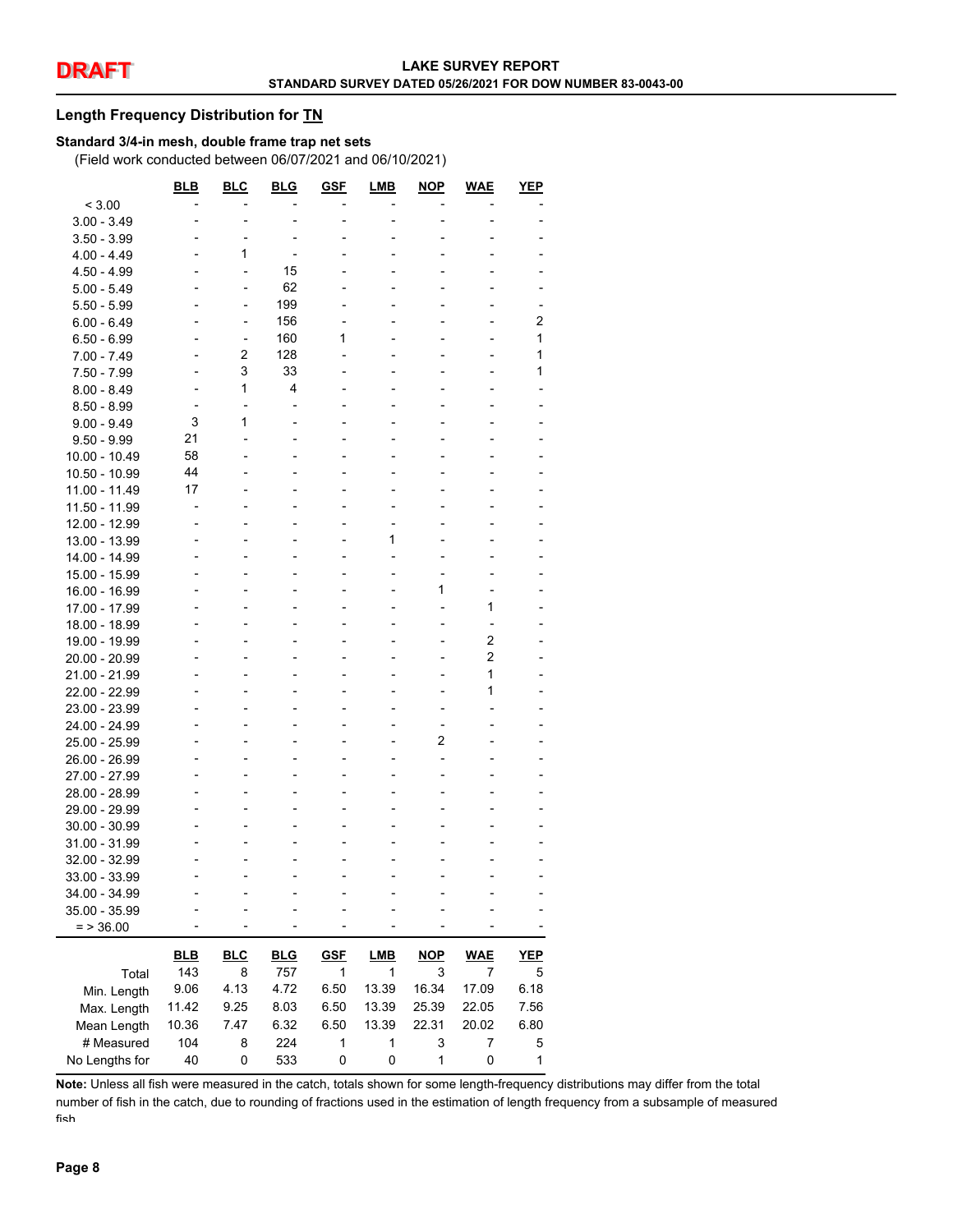#### **Length Frequency Distribution for EF**

#### **Standard electrofishing**

(Field work conducted on 05/26/2021)

|                | <u>LMB</u>               |
|----------------|--------------------------|
| < 3.00         |                          |
| $3.00 - 3.49$  | -                        |
| $3.50 - 3.99$  | $\mathbf{1}$             |
| $4.00 - 4.49$  | -                        |
| $4.50 - 4.99$  | -                        |
| $5.00 - 5.49$  | $\overline{a}$           |
| $5.50 - 5.99$  | 1                        |
| $6.00 - 6.49$  | $\overline{a}$           |
| $6.50 - 6.99$  | 1                        |
| $7.00 - 7.49$  | 1                        |
| 7.50 - 7.99    |                          |
| $8.00 - 8.49$  | 1                        |
| $8.50 - 8.99$  | -                        |
| $9.00 - 9.49$  | $\overline{a}$           |
| $9.50 - 9.99$  | 1                        |
| 10.00 - 10.49  | $\overline{a}$           |
| 10.50 - 10.99  | 1                        |
| 11.00 - 11.49  | 3                        |
| 11.50 - 11.99  | $\overline{a}$           |
| 12.00 - 12.99  | $\overline{\phantom{a}}$ |
| 13.00 - 13.99  | 1                        |
| 14.00 - 14.99  | 4                        |
| 15.00 - 15.99  | 4                        |
| 16.00 - 16.99  | 1                        |
| 17.00 - 17.99  | 5                        |
| 18.00 - 18.99  | -                        |
| 19.00 - 19.99  | -                        |
| 20.00 - 20.99  | -                        |
| 21.00 - 21.99  | $\overline{a}$           |
| 22.00 - 22.99  | -                        |
| 23.00 - 23.99  | $\overline{a}$           |
| 24.00 - 24.99  | $\overline{a}$           |
| 25.00 - 25.99  | -                        |
| 26.00 - 26.99  | $\overline{a}$           |
| 27.00 - 27.99  | -                        |
| 28.00 - 28.99  | $\overline{a}$           |
| 29.00 - 29.99  | $\overline{a}$           |
| 30.00 - 30.99  | $\overline{a}$           |
| 31.00 - 31.99  |                          |
| 32.00 - 32.99  |                          |
| 33.00 - 33.99  |                          |
| 34.00 - 34.99  |                          |
| 35.00 - 35.99  |                          |
| $-36.00$       |                          |
|                |                          |
|                | LMB<br>25                |
| Total          |                          |
| Min. Length    | 3.78                     |
| Max. Length    | 17.87                    |
| Mean Length    | 12.51                    |
| # Measured     | 21                       |
| No Lengths for | 3                        |

**Note:** Unless all fish were measured in the catch, totals shown for some length-frequency distributions may differ from the total number of fish in the catch, due to rounding of fractions used in the estimation of length frequency from a subsample of measured fish.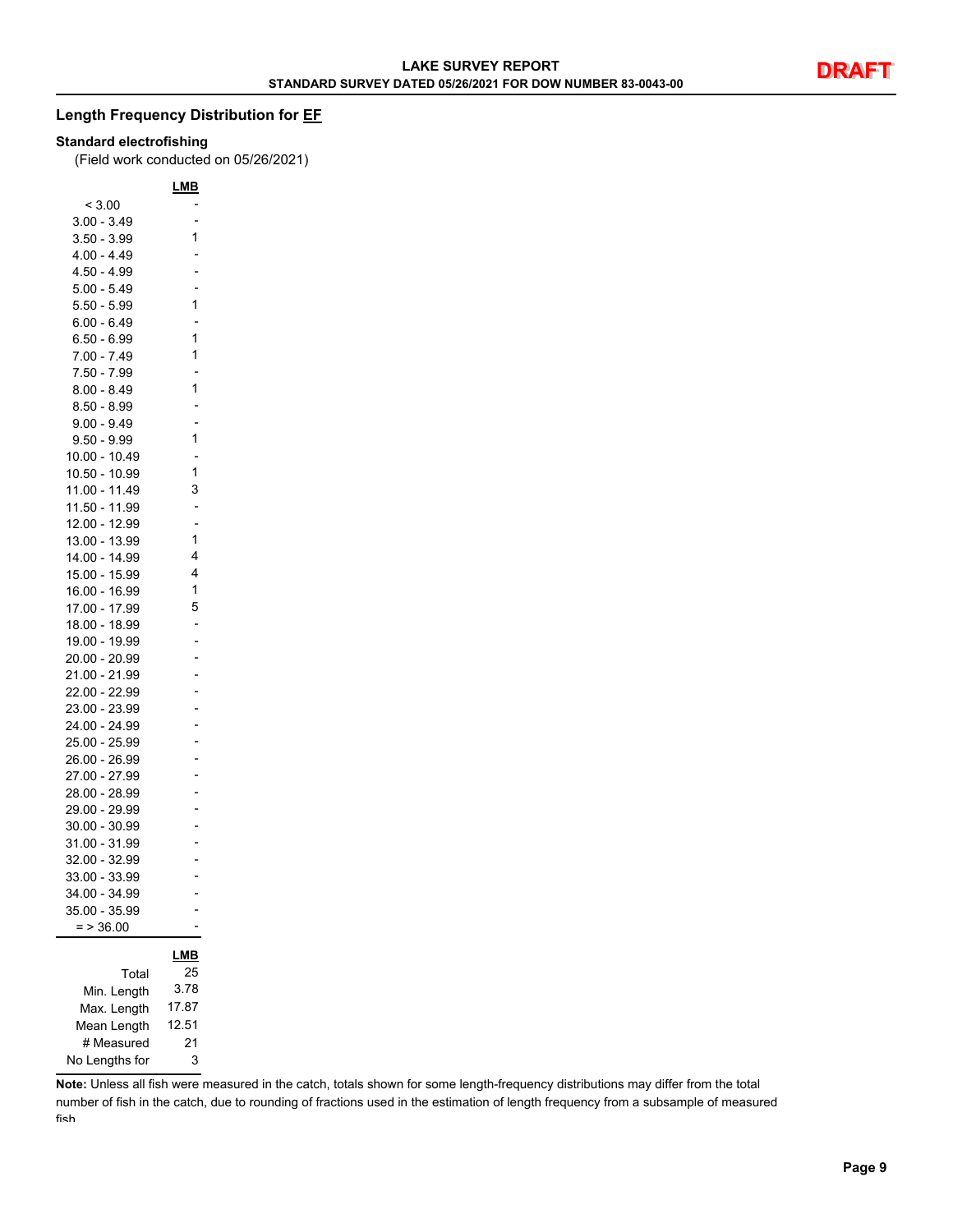**DRAFT LAKE SURVEY REPORT STANDARD SURVEY DATED 05/26/2021 FOR DOW NUMBER 83-0043-00**

#### **Other Species**

| Gear<br>Type $(1)$ | <b>Other Species (Gender) (2)</b> | Total<br>Num | Number<br>Measured | Length (inches)<br>Min - Mean - Max | Number<br>Weighed | Weight (pounds)<br>Min - Mean - Max |
|--------------------|-----------------------------------|--------------|--------------------|-------------------------------------|-------------------|-------------------------------------|
| TN                 | <b>Painted Turtle</b>             | 27           |                    | N/A                                 |                   | N/A                                 |
|                    | Snapping Turtle                   |              |                    | 11.81 - 13.74 - 16.54               |                   | N/A                                 |

#### **(1) Key to sampling gear abbreviations:**

TN = Standard 3/4-in mesh, double frame trap net sets

**(2) Gender:** If identified and reported.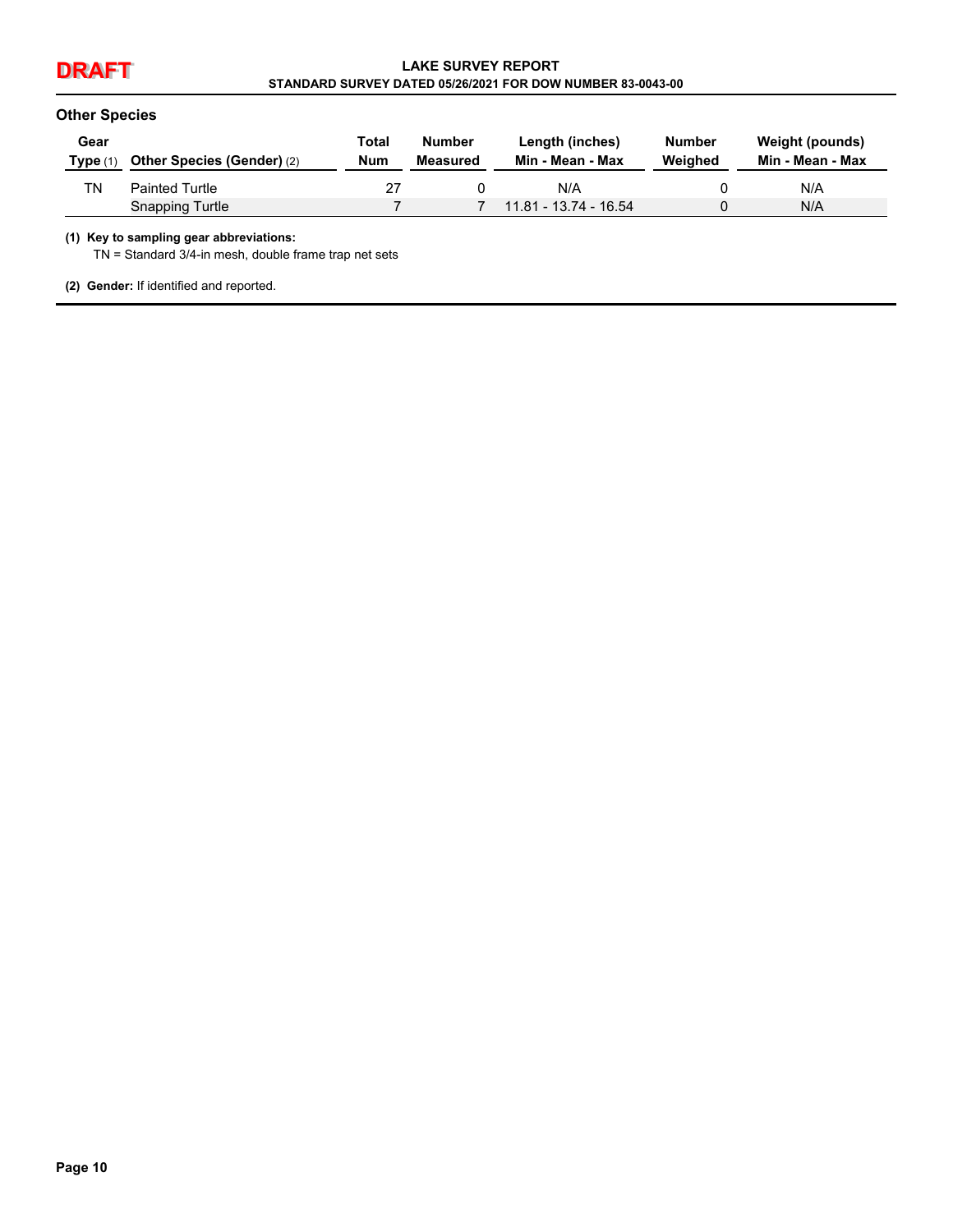**Approval Dates And Notices**

Date Approved By Windom Area Fisheries Supervisor:

Date Approved By Southern Region Fisheries Manager:

**This DRAFT VERSION of the Lake Survey Report contains preliminary data (as of 06/11/2021), and is therefore subject to change at any time.**



Minnesota Department of Natural Resources

By accepting the data in this report, the user agrees the data will be used for personal benefit and not for profit. Any other uses or publication of the data needs the consent of the Department. The Minnesota Department of Natural Resources assumes no responsibility for actual or consequential damage incurred as a result of any user's reliance on the data.

Lake Survey Report revision: 20210209-RJE. Data Date: 06/11/2021 at 7:06 am .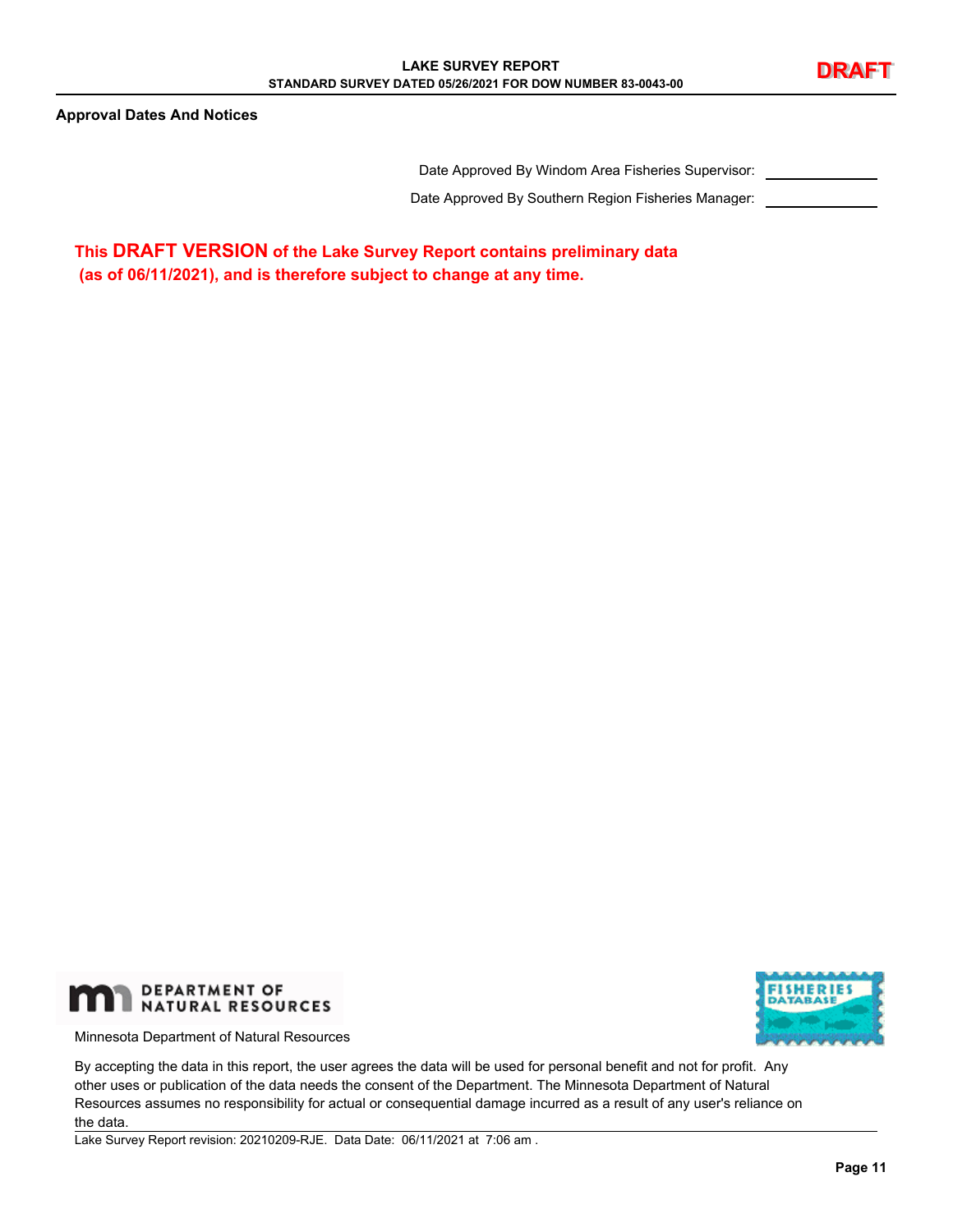(*This page is intentionally blank*)

(*This page is intentionally blank*)